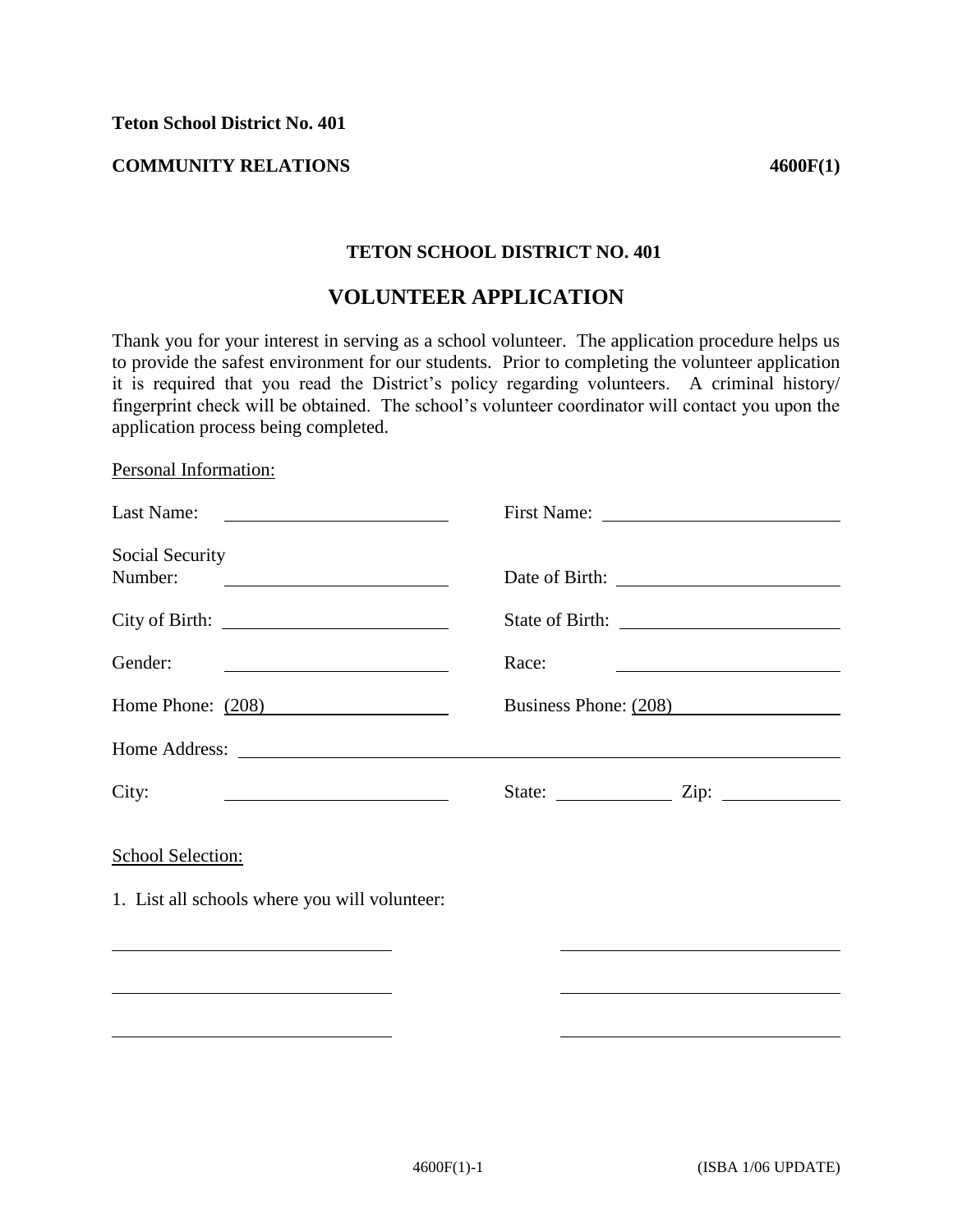2. If you have children attending those schools, list the child's name, grade and school:

| Child's First & Last Name:<br><b>School Child Attends:</b><br>Grade: |  |
|----------------------------------------------------------------------|--|
| Child's First & Last Name:<br><b>School Child Attends:</b>           |  |
| Grade:                                                               |  |
| Child's First & Last Name:<br><b>School Child Attends:</b>           |  |
| Grade:                                                               |  |
|                                                                      |  |

Volunteer Availability:

I am available at the following times:

|                                       | Morning                                                                                                                                                                                                                        | Afternoon                                                                                                             |
|---------------------------------------|--------------------------------------------------------------------------------------------------------------------------------------------------------------------------------------------------------------------------------|-----------------------------------------------------------------------------------------------------------------------|
| Monday                                |                                                                                                                                                                                                                                |                                                                                                                       |
| Tuesday                               |                                                                                                                                                                                                                                |                                                                                                                       |
| Wednesday                             |                                                                                                                                                                                                                                |                                                                                                                       |
| Thursday                              |                                                                                                                                                                                                                                |                                                                                                                       |
| Friday                                |                                                                                                                                                                                                                                |                                                                                                                       |
| <b>Education Information:</b>         |                                                                                                                                                                                                                                |                                                                                                                       |
|                                       |                                                                                                                                                                                                                                | Provide highest level of education completed: __________________________________                                      |
| <b>Employment Information:</b>        |                                                                                                                                                                                                                                |                                                                                                                       |
| <b>Current Employer</b>               |                                                                                                                                                                                                                                |                                                                                                                       |
| Address:                              |                                                                                                                                                                                                                                |                                                                                                                       |
| Position:                             |                                                                                                                                                                                                                                |                                                                                                                       |
| Years with Employer:                  |                                                                                                                                                                                                                                | <u> 1980 - John Stein, mars and de Britain and de Britain and de Britain and de Britain and de Britain and de Br</u>  |
| Past Volunteer Experience:            |                                                                                                                                                                                                                                |                                                                                                                       |
| Name of Organization:                 |                                                                                                                                                                                                                                | <u> 1989 - Johann Stoff, deutscher Stoffen und der Stoffen und der Stoffen und der Stoffen und der Stoffen und de</u> |
| <b>Contact Name:</b>                  |                                                                                                                                                                                                                                |                                                                                                                       |
| Address:                              |                                                                                                                                                                                                                                |                                                                                                                       |
| Can we contact Supervisor? Yes $\Box$ |                                                                                                                                                                                                                                | N <sub>o</sub>                                                                                                        |
|                                       |                                                                                                                                                                                                                                |                                                                                                                       |
| Phone Number:                         |                                                                                                                                                                                                                                |                                                                                                                       |
| When did you volunteer?               | From: The contract of the contract of the contract of the contract of the contract of the contract of the contract of the contract of the contract of the contract of the contract of the contract of the contract of the cont | $\Gamma$ o: $\qquad \qquad \qquad$                                                                                    |